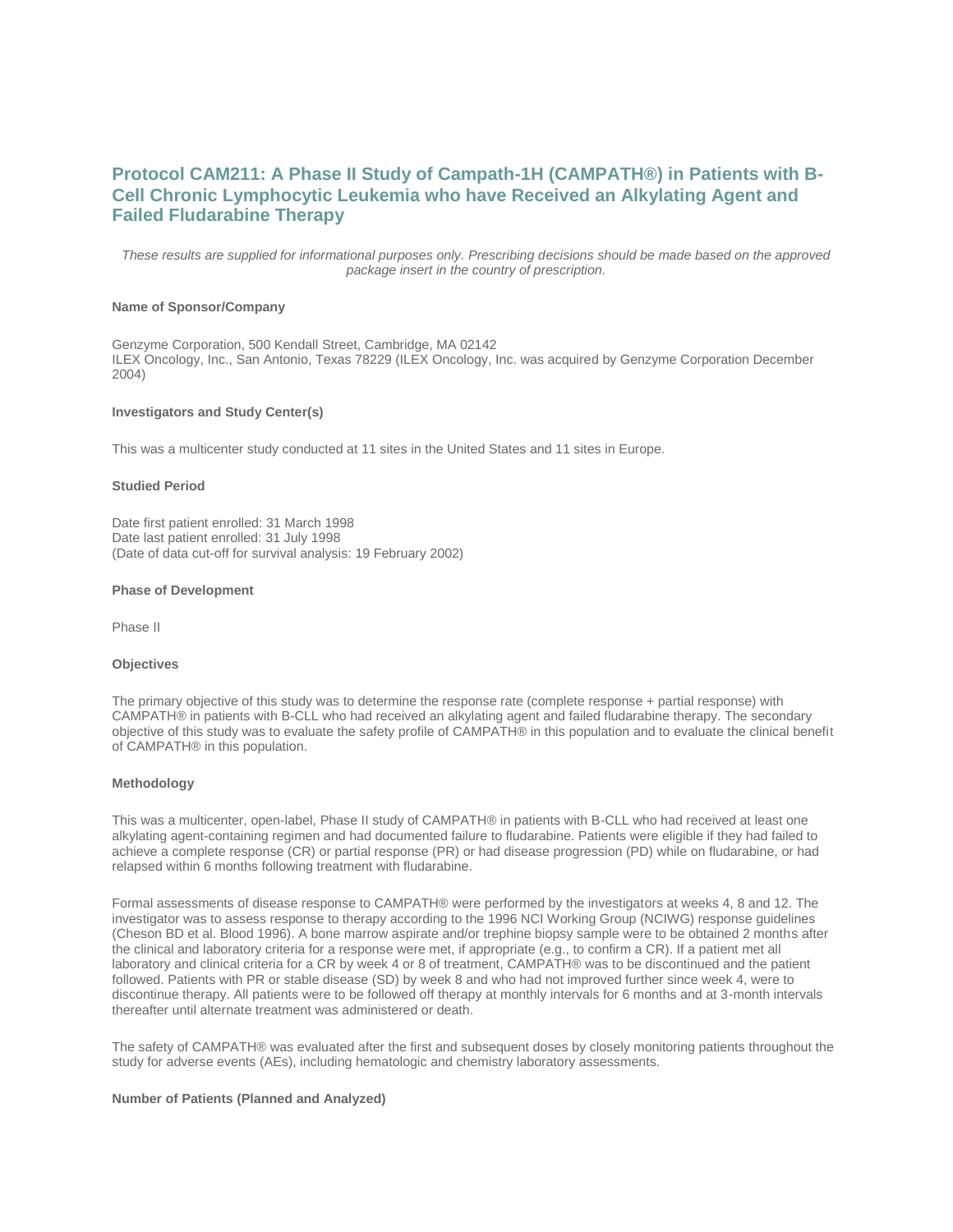The study was designed to enroll 75 patients. In total, 94 patients were enrolled due to very rapid enrollment. One patient was enrolled but discontinued from the study prior to treatment; therefore, 93 patients were treated with CAMPATH® and were analyzed for safety and efficacy.

# **Diagnosis and Main Criteria For Inclusion:**

The main criteria for inclusion were: confirmation of B-CLL diagnosis within 4 weeks prior to study entry, defined as peripheral lymphocyte count >5 X 10<sup>9</sup>/L, and clonal CD5+/CD19+ lymphocytes; and previous therapy with an alkylating agent and documentation of failure to fludarabine therapy. Fludarabine failure was defined as failure to achieve a CR or PR to at least one fludarabine-containing regimen, or PD while on fludarabine treatment, or relapse within 6 months of the last dose of fludarabine.

# **Test Product, Dose, and Mode of Administration**

CAMPATH® was administered intravenously (IV) at a daily starting dose of 3 mg. The dose was increased to 10 mg when any infusion-related AEs were within acceptable limits; the same procedure was followed when the dose was increased from 10 mg to 30 mg. All subsequent doses of CAMPATH® were 30 mg administered three times per week IV, diluted in 100 mL of normal saline, and infused over 2 hours.

Patients were to be premedicated with 50 mg diphenhydramine and 650 mg acetaminophen 30 minutes prior to the first CAMPATH® infusion, each time the dose of CAMPATH® was increased, and thereafter if clinically indicated. Prophylaxis with trimethoprim/sulfamethoxazole DS and famciclovir (or equivalents) was to be administered starting on Day 8 of treatment and continued for a minimum of 2 months following the discontinuation of CAMPATH® therapy.

# **Duration of Treatment**

The CAMPATH® dose was increased from 3 mg to 10 mg to 30 mg during week 1, then continued at 30 mg three times weekly for a maximum of 12 weeks.

# **Reference Therapy, Dose and Mode of Administration**

No reference therapy was used in this study.

# **CRITERIA FOR EVALUATION**

# **Criteria for Evaluation – Efficacy**

Response evaluation was performed by the investigators every 4 weeks while a patient was on study treatment. In addition to the investigators' assessments, an Independent Response Review Panel (IRRP) used the 1996 NCIWG response criteria to assess response to CAMPATH® for 93 patients. The efficacy of CAMPATH® was determined by disease assessment of patients at the time of enrollment and at weeks 4, 8, and 12 while receiving CAMPATH® or at the end of treatment and in follow-up, as appropriate. These assessments included physical examination to measure the size of lymph nodes, liver (measured below the right costal margin in the mid-clavicular line) and spleen (recorded as the longest length palpable), as well as hematologic assessments and bone marrow examinations.

Hematology: Complete blood cell counts with differential white cell counts were to be obtained weekly during treatment.

Bone marrow aspirate and biopsies: Bone marrow trephine biopsy and aspirate samples were to be collected prior to the first dose of CAMPATH® for assessment of disease involvement in the marrow and analysis by flow cytometry for clonal and lymphocyte subset markers. Repeat bone marrow samples were to be obtained at weeks 4 and 8 of treatment if the patient had complete resolution of peripheral lymphocytosis, lymphadenopathy, and/or hepatosplenomegaly. If the bone marrow was normal at weeks 4 or 8, then CAMPATH® therapy was to be discontinued, and a repeat bone marrow biopsy was to be performed 2 months later to confirm response.

Symptom assessments: Constitutional B-symptoms were to be assessed prior to the first dose of CAMPATH®, every 4 weeks during treatment, and upon completion of treatment and during follow-up, as appropriate. Additionally, any other disease-related symptoms were to be recorded and graded as mild, moderate, severe, or life-threatening based on National Cancer Institute (NCI) Common Toxicity Criteria (CTC) (published 1984).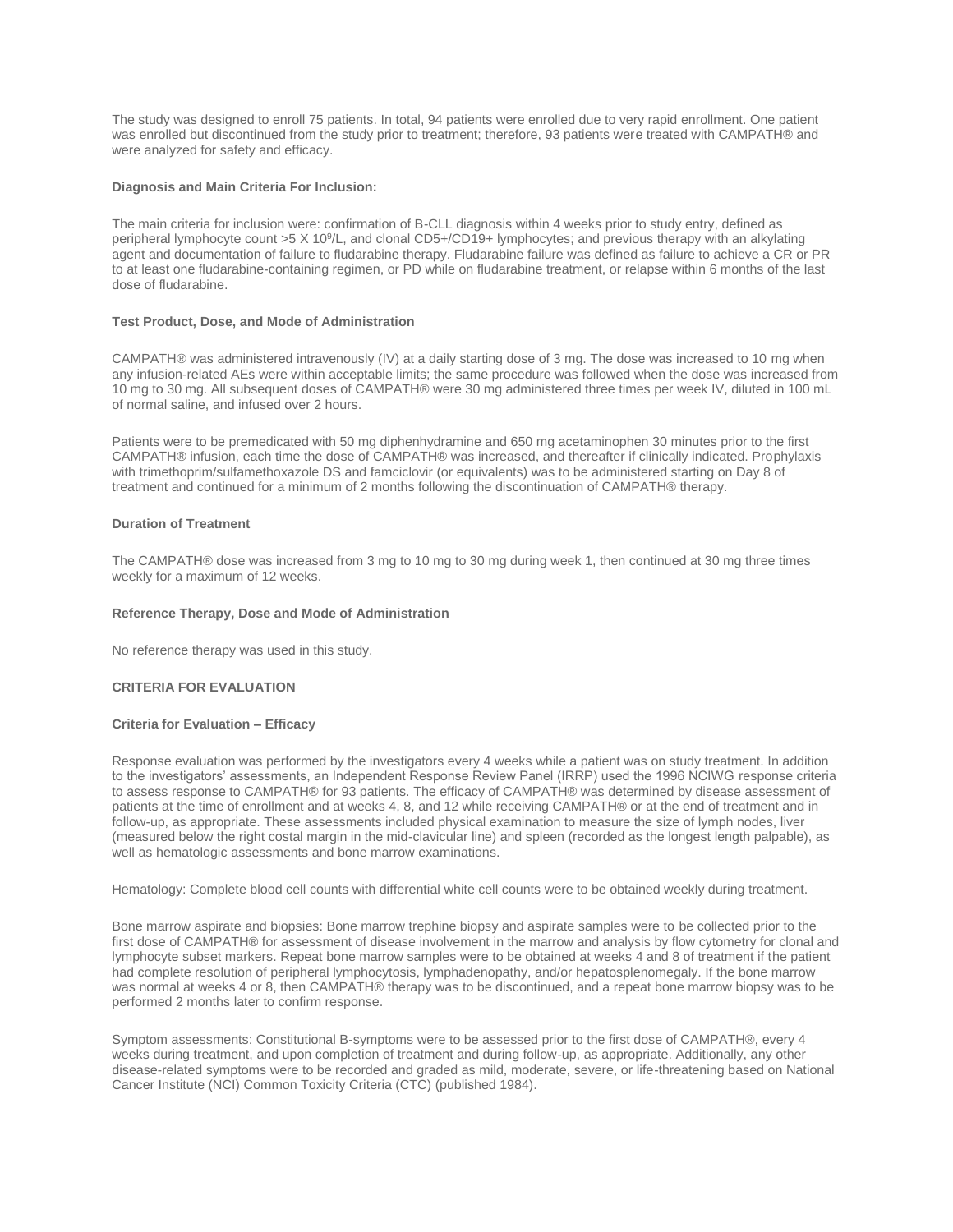# **Criteria for Evaluation – Safety**

The safety of CAMPATH® was assessed by monitoring the incidence, severity, and relationship of adverse events, particularly the incidence of infection and bone marrow toxicity; and changes in physical examination results, vital signs, and clinical laboratory results.

# **STATISTICAL METHODS**

Data from all patients who received at least one dose of CAMPATH® (Intent-to-Treat population) were included in the safety and efficacy analyses.

# **Statistical Methods – Efficacy**

The overall response rate (including 95% confidence interval) was defined as the proportion of patients with CR+PR over the total number of patients treated and was the primary efficacy endpoint in this study. All confidence intervals for parameters to be estimated were constructed using Exact method with a significance level of alpha=0.05. All time-to-event variables, including time to response, duration of response, time to disease progression, time to treatment failure, time to alternate treatment and survival were estimated using the Kaplan-Meier method. Disease response was further characterized by descriptively presenting resolution or improvement in each of the individual 1996 NCIWG response parameters that were present at enrollment (lymphocytosis, malignant infiltration in the bone marrow, lymphadenopathy, splenomegaly, hepatomegaly, anemia, thrombocytopenia, and neutropenia).

# **Statistical Methods – Safety**

On-study and post-study AEs and serious adverse events (SAEs) were coded using a modified World Health Organization Adverse Reaction Terminology (WHOART) and tabulated by body system and preferred term; infections were tabulated by infection type (e.g., bacterial, viral). The occurrence of hematological toxicities was evaluated using NCI CTC and the NCIWG grading scale of hematological toxicity for patients with CLL. Descriptive statistics for lymphocyte count across time on study are presented as well as shifts from baseline for Coombs test and IgG results.

## **SUMMARY – CONCLUSIONS**

## **Patient Characteristics at Study Entry**

The 93 patients diagnosed with CLL entered in this study represented a severely ill patient population. The median age at study entry was 66 years old. Median time since the initial diagnosis of CLL was 6.1 years. The median number of prior chemotherapy regimens was 3 (range: 2-7). All patients had been previously treated with alkylating agent(s), all except one had failed at least one fludarabine-containing regimen, and 48.4% had never responded to a nucleoside analog. All enrolled patients except one had either Rai stage III/IV disease or stage 0-II with clear indicators of advanced disease status. Among the patients with baseline bone marrow biopsy results (n=85), all had bone marrow involvement, 73 of the 85 (85.9%) had >50% of the bone marrow occupied by tumor. The majority of patients had enlarged lymph nodes, 49.5% had at least one lymph node measuring >2 cm. Splenomegaly and hepatomegaly were present at baseline in 54.8% and 36.6% of patients, respectively. At baseline, 42% of patients had B-symptoms present plus 34.4% with asthenia, 9.7% with pain, and 20.4% with other CLL-related symptoms.

# **Summary – Conclusions (Efficacy)**

Response Rate: The overall response rate (CR + PR) for the 93 patients was 33.3% (95% CI: 24%, 44%) as determined by the independent response review panel; 2 of the 31 responding patients achieved CR and 29 had PR. Fifty patients (53.8%) had SD, and 12 (12.9%) had either PD (n=8) or could not be evaluated due to early discontinuation or lack of follow-up (n=4). The rate of response to CAMPATH® in patients who had never responded to any nucleoside analog was 28.9% (13/45) versus 37.5% (18/48) in patients who had responded to at least one previous nucleoside analog regimen. In addition, 10/29 patients (34.5%) who had received a nucleoside analog in combination with another chemotherapeutic agent and 5/15 patients (33%) for whom that additional agent was cyclophosphamide achieved objective responses to CAMPATH®.

Time to event variables: The median time to response following initiation of CAMPATH® therapy was 1.5 months with a median duration of response of 8.7 months. Median time to progression for all patients was 4.7 months with the median time to progression for responding patients of 9.5 months. The median time to alternate therapy was 6.4 months for all patients and 14.5 months for responding patients.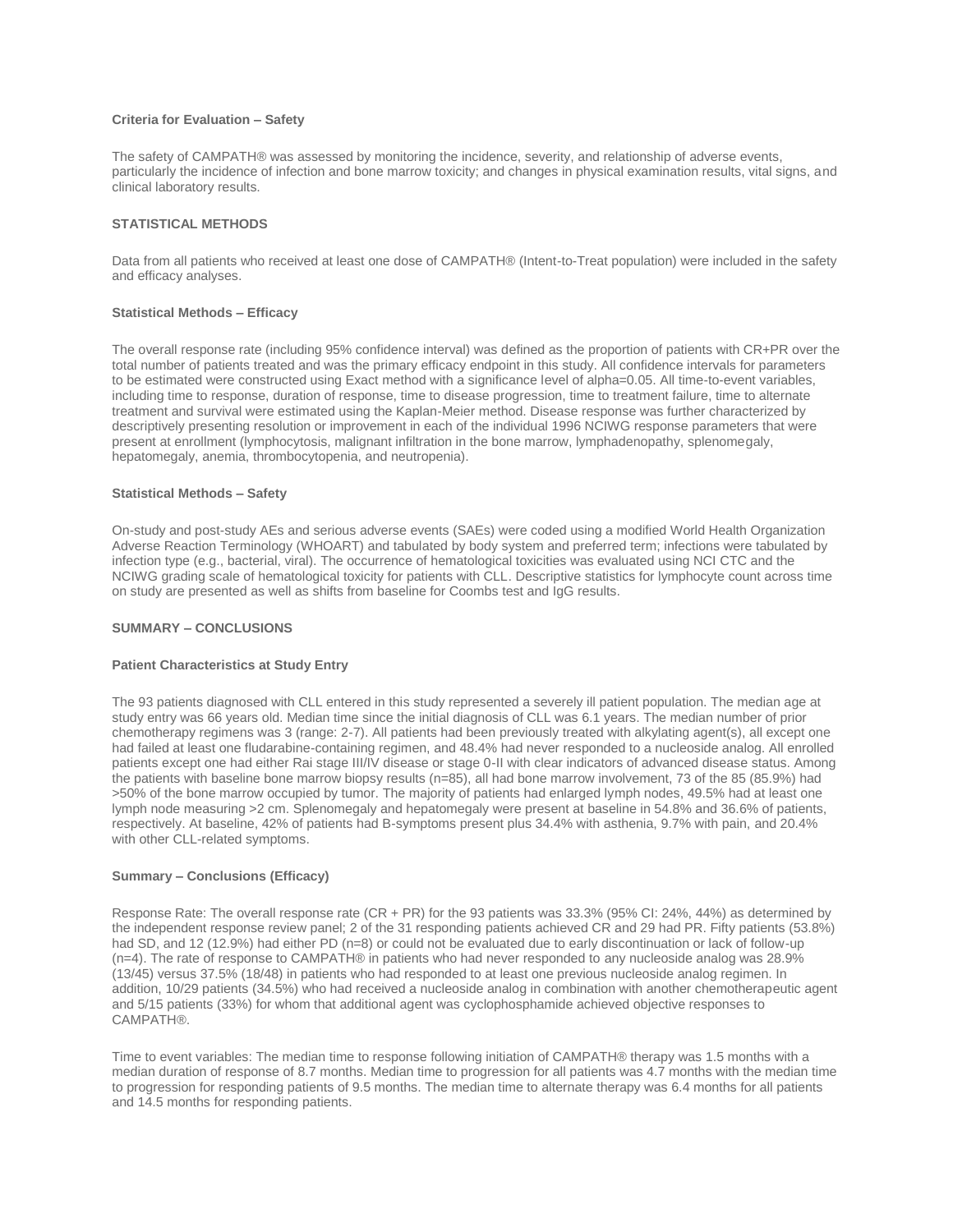### **Survival data updated in an addendum to the original report (dated 15 May 2002):**

The addendum reported on the overall survival data obtained from the long-term follow-up of the 93 patients reported in the original CAM211 clinical study report dated 29 November 1999. The data cut-off date of 19 February 2002 was used for the updated survival analysis.

The median survival time for all patients by intent-to-treat analysis is 16.0 months with a range of 1.1 to 45.6 months and with the lower limit of the 95% confidence interval at 11.8 months. The median survival time for responding (CR + PR) patients is 33.3 months with a range of 4.4 to 45.6 months and with the lower limit of the 95% confidence interval at 25.7 months. At the time of data cut-off (19 February 2002), 16 patients (17.2%) remained with censored data; 13 patients were known to be alive and 3 were lost to follow-up, the remaining 77 (82.8%) patients had died as of the cut-off date. Of the 13 patients (13/93, 14.0%) that were alive and being followed at the time of the data cutoff date for the analysis, 1 had a CR, 10 had a PR, and 2 had SD following treatment with CAMPATH®.

Individual Parameters of Response: Overall, 65/67 (97.0%) patients with lymphocytosis at baseline (defined as an absolute lymphocyte count (ALC) >5 X 10<sup>9</sup>/L) and who also had follow-up information, including all of the responding patients with data available and all but one of the stable disease patients, had resolution of the peripheral blood lymphocytosis (ALC <4 X 10<sup>9</sup> /L) at the last on treatment assessment. Disease reduction in the bone marrow was substantial with 61.3% of patients with baseline and follow-up data showing complete (22 patients, 35.5%) or >50% (16 patients, 25.8%) resolution of disease infiltration. Lymphadenopathy completely resolved in 27.3% of patients and an additional 47.0% had ≥ 50% reduction in lymph node size at end of treatment. Splenomegaly resolved in 54.3% patients and an additional 28.3% showed ≥ 50% reduction in the spleen size at end of treatment. Hepatomegaly resolved or improved by ≥50% in 74.2% of the patients at end of treatment. Twenty-five (43.9%) of 57 patients with hemoglobin levels ≤ 11 g/dL at baseline improved to >11 g/dL or had a >50% improvement over baseline at the time of the two-month follow-up. Twelve (50.0%) of 24 patients with an absolute neutrophil count (ANC) <1.5 X 10<sup>9</sup>/L at baseline improved to ≥ 1.5 X 10<sup>9</sup>/L or had a >50% improvement over baseline. Fifty-four patients had platelet counts ≤ 100.0 X 10<sup>9</sup> /L at baseline and 21 of these patients (38.9%) improved to >100.0 X 10<sup>9</sup>/L or had a >50% improvement compared to their baseline value.

Clinical Benefit: An analysis of clinical benefit occurring in responding patients was conducted. Overall, 6 separate categories of clinical benefit were identified including 1) an increase in chemotherapy-free time following CAMPATH® therapy compared with the period prior to CAMPATH®, 2) resolution of disease related B and other symptoms, 3) improvement of performance status (PS), 4) resolution of symptomatic bulky disease such as massive splenomegaly or hepatomegaly, 5) substantial improvement in markedly abnormal hematological parameters and 6) survival >18 months. All patients who qualified as responding patients according to the NCIWG criteria experienced at least one of the benefits shown above; most patients experienced more than one of these benefits. Twenty-five of the 31 responding patients experienced a longer chemotherapy free period following CAMPATH® than following their prior chemotherapy. Seventeen of the 31 responding patients entered the study with B symptoms or fatigue. All 17 experienced resolution of these symptoms. Eight of the responding patients who enrolled with a PS of 1 improved to 0. Eleven of 12 (91.7%) patients among the responding patients with massive (>6 cm below costal margin) splenomegaly or hepatomegaly at baseline had complete resolution of the organomegaly. Eleven (73.3%) of the 15 responding patients who had baseline hemoglobin <11 g/dL had improvements in hemoglobin of >2g/dL to >11g/dL with a maximal increase which ranged from 2.2 to 6.4 g/dL, a level of increase which has been associated with quality of life improvements in epoetin alpha studies (Glaspy J, et al. J Clin Oncol 1997; Demetri GD, et al. J Clin Oncol 1998). Two patients entered the study with grade 4 thrombocytopenia and/or grade 4 neutropenia. One entered the study with an ANC of 0 and achieved a normal ANC on study and the other entered the study with ANC of 0.4 X 10<sup>9</sup>/L and platelet count of 4 X 10<sup>9</sup>/L and a heavy requirement for platelet transfusions and RBCs. This patient improved to ANC >1.0 X 10<sup>9</sup>/L and platelet count >50.0 X 10<sup>9</sup>/L and was transfusion free for over 7 months. The median number of benefits experienced by the responding patients was 3 with a range of 1 to 6. This is an overall reflection of the activity of CAMPATH® in this disease and suggests that achieving an objective response with this agent is associated with real and important clinical benefits for patients. In addition, at least 16 patients with stable disease also experienced a median of 3 (range: 1-6) benefits.

# **Summary – Conclusions (Safety)**

CAMPATH® therapy was administered as planned to the majority of the enrolled patients. Most (84, 90.3%) patients were escalated to the target dose (30 mg) within the 5 days. There were 84 (90.3%) patients treated with 10 or more doses of CAMPATH® 30 mg and 51 patients (54.8%) treated with >20 doses of CAMPATH® 30 mg. Only one patient was discontinued from study participation due to an AE (grade 4 dyspnea and bronchospasm) during the first CAMPATH® infusion.

All 93 patients experienced at least one AE on study. The most frequently reported events regardless of severity grade were acute infusion-related events including rigors (90.3%), fever (84.9%), nausea (52.7%), vomiting (37.6%), and rash (33.3%). There was a substantial decrease in the incidence of these infusion-related events from Week 1 to Weeks 2 to 4 with a further decrease reported for treatment beyond 4 weeks. The majority of AEs, regardless of relationship to study drug, had a maximum severity grade 1 or 2. The most commonly reported grade 3 or 4 AEs were fever (20.4%), rigors (14.0%), dyspnea